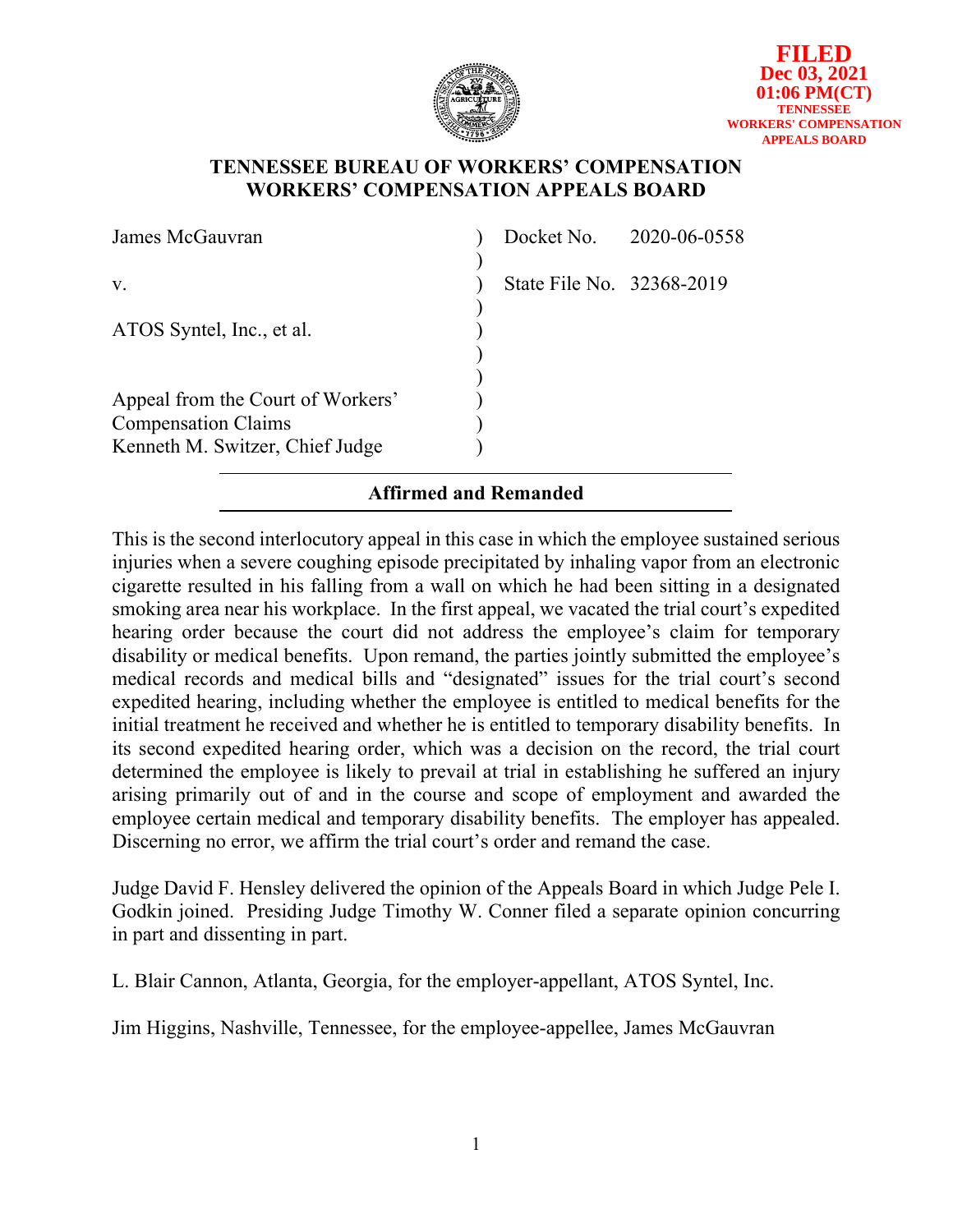### **Factual and Procedural Background**

We have set out below a portion of the factual and procedural background from our opinion following the first appeal in this case.

On April 23, 2019, [James McGauvran ("Employee")] was working for ATOS Syntel, Inc. ("Employer"), as "functional lead of global voice and data networks." His office workplace was located on the fifth floor of a commercial office building in which Employer leased space. Employee was salaried and did not have a set office schedule. He would sometimes go to the office at 6:00 o'clock in the morning, but other times he would perform work remotely and go to his office later in the morning. He did not have scheduled breaks and took breaks "essentially when [he] could." He described himself as a long-term smoker, and, because smoking was prohibited inside the building where he worked, he would go outside the building to smoke in a designated smoking area located on the third floor of the parking garage that was part of the same building in which his fifth floor workspace was located. Employer's manager worked at the same location and was also a smoker.

When asked how often he would go outside to take a smoke break in April 2019, Employee said,

I couldn't put a number on it because like I said, you know, I would go outside for more than just a smoke. Where we would smoke, we – we commonly referred to it as the "third-floor meeting room." And sometimes my manager would ask me to come meet him out there and we'd have a quick meeting, and while we were there, we were smoking. So my primary reason for being there wasn't necessarily smoking.

. . . I wasn't always going outside for smoking. Sometimes I'd go out there for a meeting and sometimes it was for smoking. Sometimes the primary reason was smoking, sometimes the primary reason was a meeting.

Employee said the designated smoking area was referred to as the "third-floor meeting room" because "a lot of times we would have private meetings out there away from the client." Describing the area of the third floor where he would smoke, he indicated there were no tables, no "formal" seating area, no chairs, and no vending machines. Employee's Rule 72 declaration stated that Employer "provided no other designated smoking or break area," and that the wall on which he was sitting immediately before his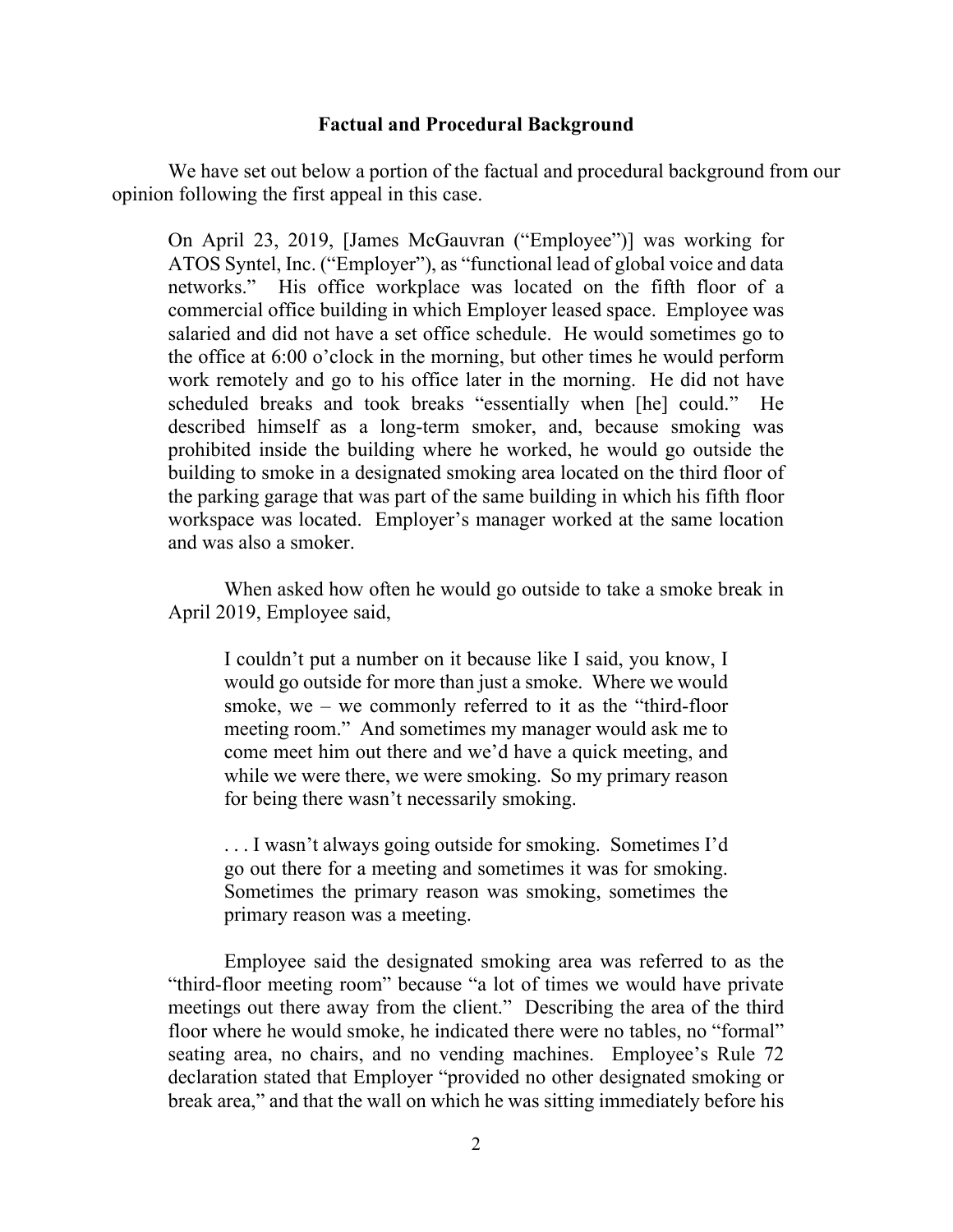fall "was low enough (42") and wide enough (20") to be a natural place to sit [and] [i]n fact, it was the only [place to sit] as there [were] no chairs provided by [Employer] despite the regular use of this area for breaks." Further, Employee's declaration stated that "[e]mployees, including [his] manager who was a smoker, routinely sat on the wall while using this area for a smoking break or for meetings."

Employee described the April 23, 2019 events that resulted in his fall and injuries as follows:

I went to the third-floor meeting room.  $I - at$  the edge of the parking garage is a wall, goes up about three or four feet. The wall is three or four feet high and probably 24 to 36 inches wide, and it's  $-$  it's made of brick. And I sat on the wall, was reviewing my emails, calendar, et cetera. And I was trying to quit smoking, and I had picked up  $-$  I don't know what . . . I took a hit on a vape.

. . . .

I was reviewing emails and my calendar on my phone, and I used a vape and inhaled and wound up coughing to the point where I passed out. When I passed out, I went backwards over the wall and wound up breaking my neck and my left big toe.

Employee said "[i]t was the first time [he] ever used that vape or – or any vape. And when [he] inhaled [the first time] is when [he] just started coughing to the point where [he] passed out." He said he was sitting on the wall "multitasking" and "was using the vape while reviewing emails and calendar." He said he "coughed so much and [he] was expelling air and, as a result, wasn't breathing, so [he] passed out and then fell."

The next thing Employee remembered was "coming to and screaming in agony." No one was present when he inhaled on the e-cigarette, and no one was present when he regained consciousness. He was able to get up "with great difficulty," and he called his manager and told him he "was hurt really bad" and needed help and where he was located. His manager called an ambulance, and Employee was taken to a local hospital where he was admitted and underwent cervical fusion from C4 to C7 two days later. Employee testified that prior to the April 2019 incident he was diagnosed with diabetes and hypertension. He testified his diabetes was controlled by diet and that he was able to stop taking medication for his diabetes. He testified he had also been diagnosed with hypertension and had previously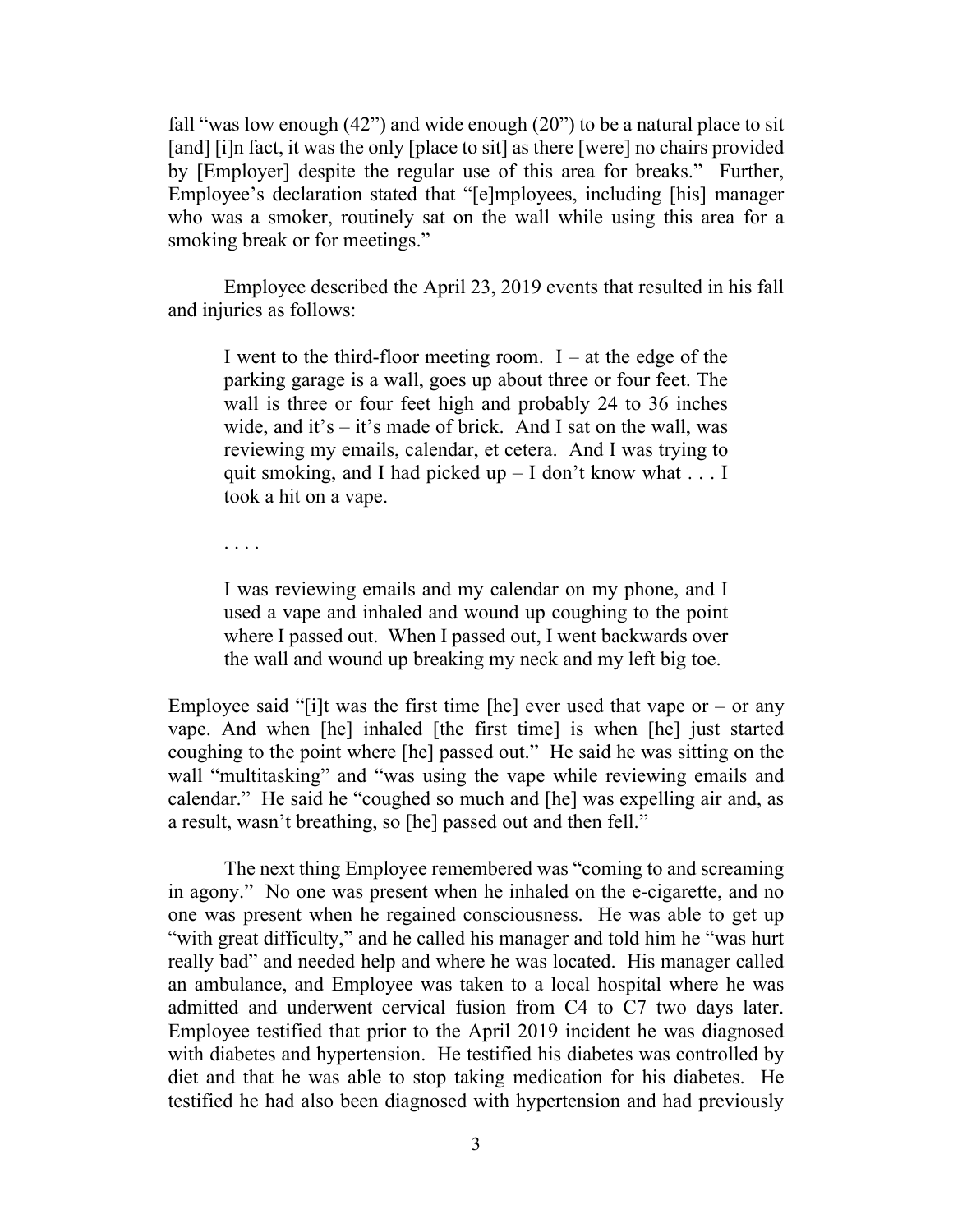taken medication for hypertension. He did not address whether he was supposed to be taking medication for hypertension at the time of his accident, but testified that, at the time of his deposition in January 2021, he was not supposed to be taking the medication.

Employee filed a petition for benefits on April 17, 2020, seeking temporary disability benefits, medical benefits, and attorney's fees. Following unsuccessful mediation, Employee filed a request for an expedited hearing and asked the court to issue a decision on the record instead of convening an evidentiary hearing. He submitted a Rule 72 declaration in support of his request in which he addressed the April 2019 incident, his injuries, and Employer's denial of his claim. In a November 2020 status conference order, the trial court noted that Employee filed a request for expedited hearing seeking a decision on the record. The order identified the issues as "compensability," [Employee's] entitlement to medical and temporary disability benefits, the compensation rate, and attorneys' fees for a wrongful denial." Further, the order noted that Employee's attorney "clarified that he only seeks a decision on the record on compensability at this time." The court held the "on-the-record" hearing request "in abeyance" and allowed the parties additional time for discovery, resetting the status hearing to February 2021.

In a February 2021 status hearing order, the court noted that Employee had been deposed and written discovery was complete, adding that "[c]ounsel agreed that the central issue in the case is compensability," and that "[t]he issues are legal not factual." The order stated the court "explained that it will decide [compensability] using the expedited hearing standard of 'likely to prevail at a hearing on the merits.'" The trial court subsequently issued a "Docketing Notice and Order," stating the court "finds it needs no additional information to determine whether [Employee] is likely to prevail at a hearing on the merits regarding the claim's compensability" and would "decide the issue on a review of the written materials without an evidentiary hearing." The order identified seven documents the court would consider and allowed "[e]ither party [to] file additional documentary evidence within seven business days." Employer submitted a "Response to Employee's Petition for Benefit Determination," and Employee submitted a "Compensation Hearing Pre-Trial Statement." No additional documentary evidence was submitted by the parties.

*McGauvran v. ATOS Syntel, Inc.*, Docket No. 2020-06-0558, 2021 TN Wrk. Comp. App. Bd. LEXIS 25, at \*2-8 (Tenn. Workers' Comp. App. Bd. July 21, 2021) (footnote omitted).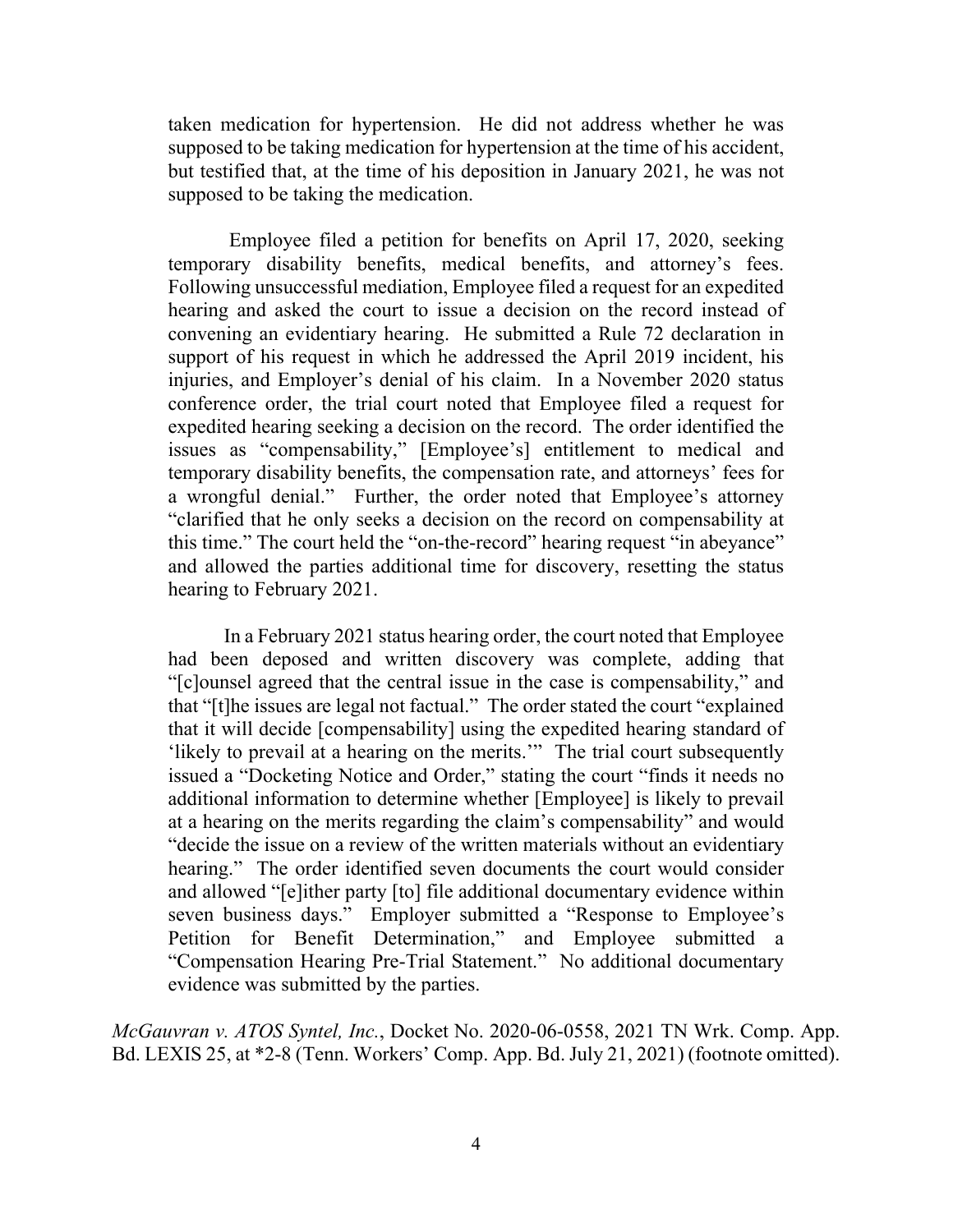After reviewing the evidence, the trial court concluded that Employee was likely to prevail at trial in establishing he suffered a compensable injury but did not address Employee's entitlement to temporary disability or medical benefits. We vacated the trial court's order and remanded the case, concluding "[t]he trial court decided the compensability issue but applied the lesser evidentiary standard applicable to resolving disputes concerning the provision of temporary disability and medical benefits" although "[n]either temporary disability nor medical benefits were at issue in the expedited hearing."

As noted in our earlier opinion, the facts of this case were presented in Employee's deposition transcript and in two declarations of Employee prepared in accordance with Rule 72 of the Tennessee Rules of Civil Procedure. Several photographs of the area where Employee's accidental injury occurred were also included in the record as exhibits to one of Employee's Rule 72 declarations. In addition, following our remand of the case, the trial court ordered the parties to designate "the issues for an expedited hearing" and to "specify the medical and temporary disability benefits at issue and file any additional proof" to be considered.

The parties jointly filed Employee's medical records and medical bills, agreeing the records and bills "are true, accurate and admissible in accordance with [applicable regulations] and the Tennessee Rules of Evidence." The parties subsequently jointly submitted a designation of the issues to be addressed by the trial court that included whether Employee would likely prevail at a hearing on the merits in establishing that he is entitled to (1) medical benefits for the initial treatment he received as a result of the work accident, and (2) an award of temporary disability benefits in the amount of \$3,211.69 for the initial time period Employee was out of work and either not paid or had to use paid time off.

Following the second expedited hearing, which was also a decision on the record without in-person testimony, the trial court determined Employee was likely to prevail at a hearing on the merits in establishing he suffered an injury arising primarily out of and in the course and scope of his employment, which the court stated "was not idiopathic in nature." The court did not award the medical bills the parties stipulated to be admissible, concluding there was "no proof that the bills were reasonable, necessary, or causallyrelated to the work accident." However, the court ordered Employer to authorize any additional medical treatment made reasonably necessary by the work accident with Employee's treating physician, Dr. Chine Logan, and it further ordered Employer to pay temporary disability benefits totaling \$3,211.69 in accordance with the parties' stipulations. Employer has appealed.

#### **Standard of Review**

The standard we apply in reviewing a trial court's decision presumes that the court's factual findings are correct unless the preponderance of the evidence is otherwise. *See* Tenn. Code Ann. § 50-6-239(c)(7) (2021). When the trial judge has had the opportunity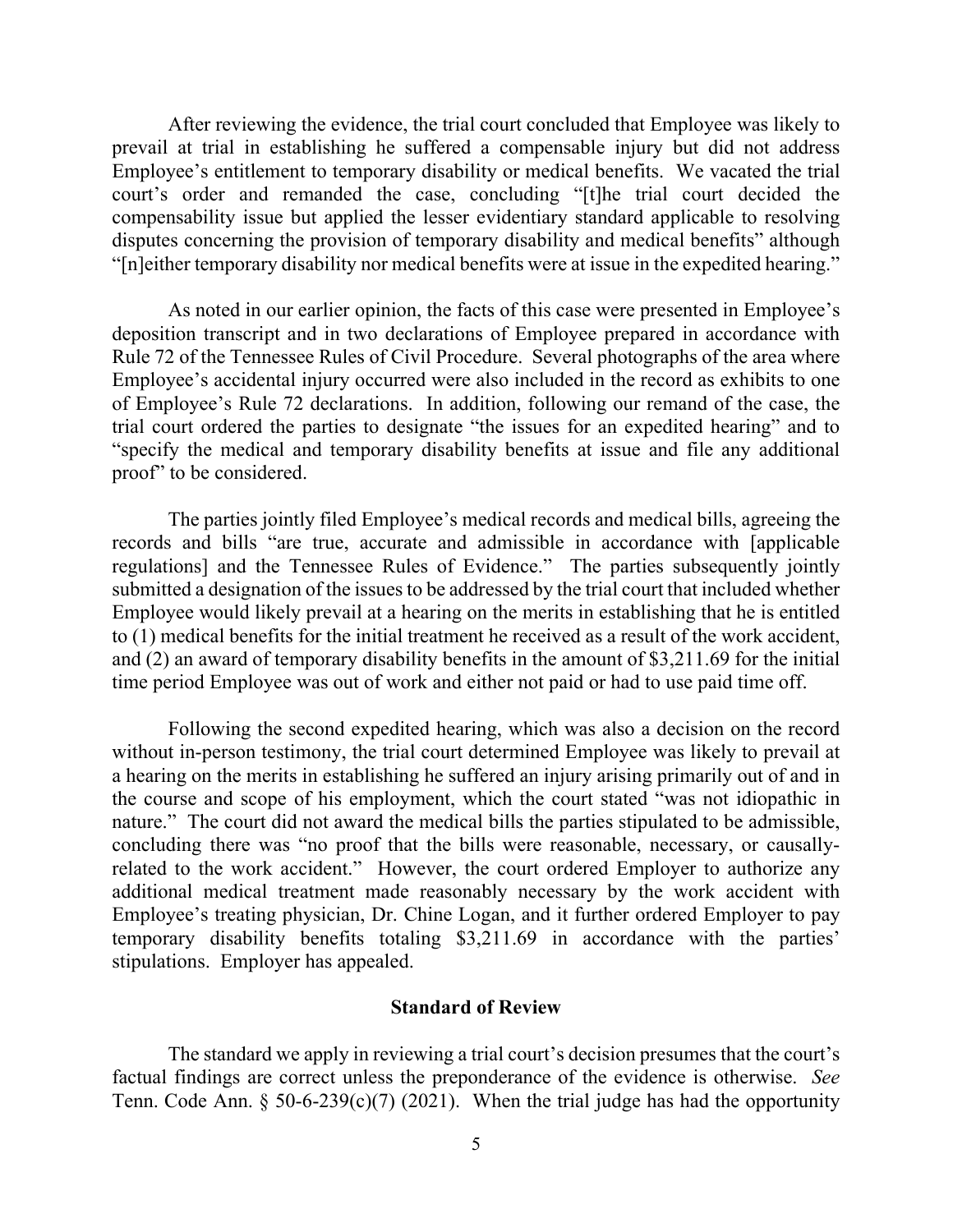to observe a witness's demeanor and to hear in-court testimony, we give considerable deference to factual findings made by the trial court. *Madden v. Holland Grp. of Tenn., Inc.*, 277 S.W.3d 896, 898 (Tenn. 2009). However, "[n]o similar deference need be afforded the trial court's findings based upon documentary evidence." *Goodman v. Schwarz Paper Co.*, No. W2016-02594-SC-R3-WC, 2018 Tenn. LEXIS 8, at \*6 (Tenn. Workers' Comp. Panel Jan. 18, 2018). Similarly, the interpretation and application of statutes and regulations are questions of law that are reviewed *de novo* with no presumption of correctness afforded the trial court's conclusions. *See Mansell v. Bridgestone Firestone N. Am. Tire, LLC*, 417 S.W.3d 393, 399 (Tenn. 2013). We are also mindful of our obligation to construe the workers' compensation statutes "fairly, impartially, and in accordance with basic principles of statutory construction" and in a way that does not favor either the employee or the employer. Tenn. Code Ann. § 50-6-116 (2021).

#### **Analysis**

Employer raises a single issue on appeal, contending the trial court erred in determining Employee is likely to prevail at a hearing on the merits in proving that his fall from the wall while vaping is a compensable injury. Employer contends that Employee's injuries are not compensable "as they did not occur during the course and scope of his employment and did not arise out of his employment." Employee also raises an issue on appeal, contending the trial court erred in failing to order Employer to pay the medical bills the parties jointly submitted to the court prior to its decision on the record.

### *Whether the Trial Court Erred in Awarding Benefits*

Initially, we note that the issue raised by Employer does not require us to determine whether Employee's injury is compensable. Rather, we review the record to determine whether the preponderance of the evidence supports the trial court's determination that Employee would likely prevail at a hearing on the merits. *See* Tenn. Code Ann. § 50-6-  $239(d)(1)$ . In doing so, as noted above, we presume the trial court's factual findings are correct unless the preponderance of the evidence is otherwise. *See* Tenn. Code Ann. § 50-  $6-239(c)(7)$ .

Although an employee generally bears the burden of proving every element of the claim by a preponderance of the evidence, *see* Tennessee Code Annotated section 50-6-  $239(c)(6)$ , a different standard of proof applies in expedited hearings, and an employee need not prove every element of his or her claim by a preponderance of the evidence to be awarded benefits in such hearings, *see* Tennessee Code Annotated section 50-6-239(d)(1). "Instead, as reflected in the plain language of subsection  $239(d)(1)$ , the judge may issue an interlocutory order upon determining that the employee would likely prevail at a hearing on the merits." *McCord v. Advantage Human Resourcing*, No. 2014-06-0063, 2015 TN Wrk. Comp. App. Bd. LEXIS 6, at \*8 (Tenn. Workers' Comp. App. Bd. Mar. 27, 2015). As noted in *McCord*, "since an expedited hearing is interlocutory in nature, either party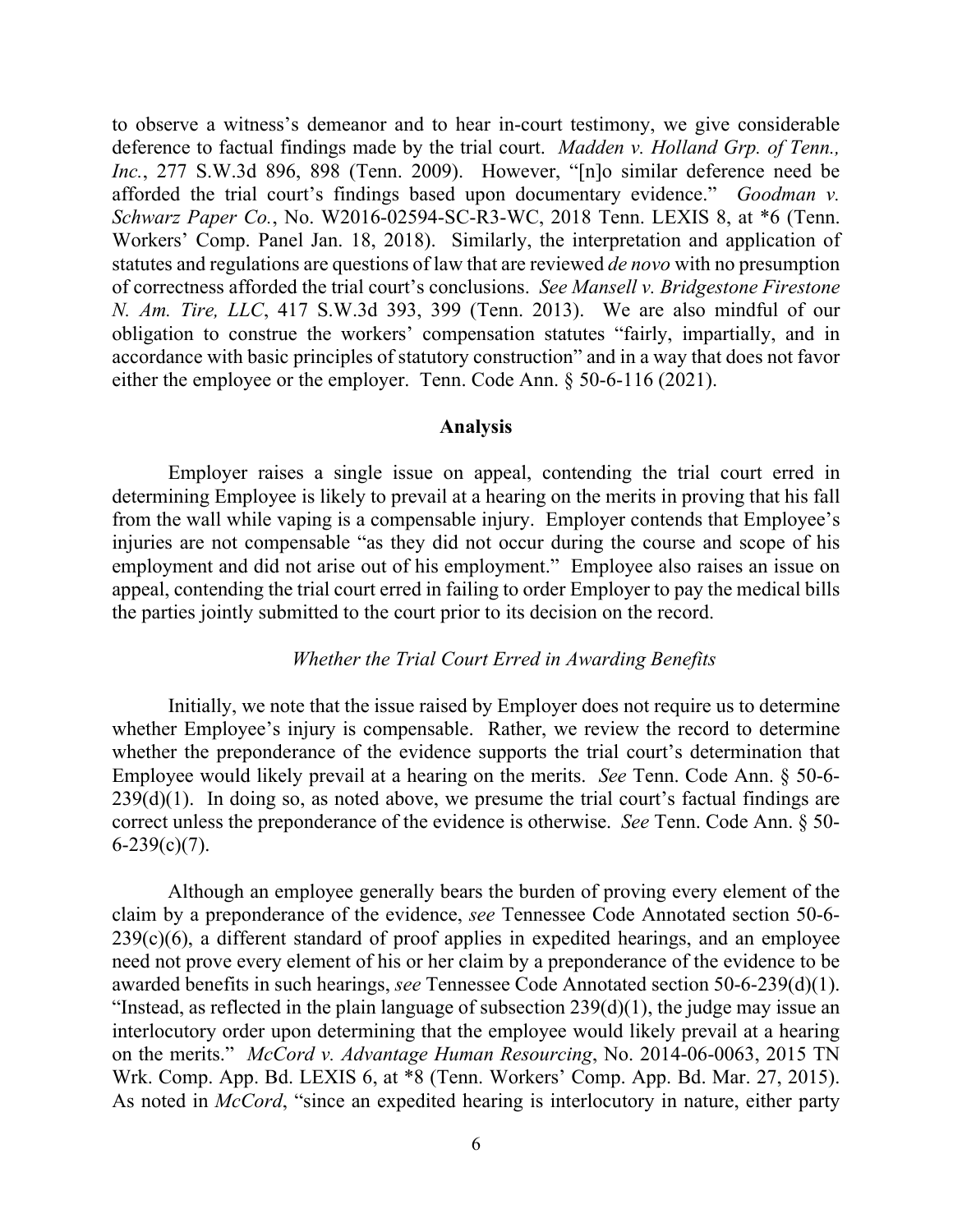may present additional evidence at the final compensation hearing and ask the trial court to reverse or modify the interlocutory order." *Id.* at \*10.

Employer contends that Employee's injuries did not occur during the course and scope of his employment and did not arise out of his employment. The Tennessee Supreme Court long ago stated that the requirements that an injury "arise out of" and occur "in the course of" the employment are not synonymous.

An injury occurs "in the course of" employment if it takes place while the employee was performing a duty he or she was employed to perform. Thus, the course of employment requirement focuses on the time, place, and circumstances of the injury."

In contrast, "arising out of" employment refers to causation. An injury arises out of employment when there is apparent to the rational mind, upon consideration of all the circumstances, a causal connection between the conditions under which the work is required to be performed and the resulting injury.

# *Clark v. Nashville Mach. Elevator Co.*, 129 S.W.3d 42, 47 (Tenn. 2004) (internal citations omitted).

Employer contends the accident in question did not meet "either prong of this test." It contends Employee's injury did not occur "in the course of employment" because Employee was not performing his job duties or otherwise providing a benefit to Employer at the time of the alleged injury, adding that Employee was "on a smoke break and was outside in a parking structure using a vaping device." Further, Employer asserts "[t]here is no indication doing such was in any way providing a benefit to Employer." Employer acknowledges Employee's testimony that he had "checked some emails and his calendar on his phone while outside," adding that Employee "was clear that at the time of his fall and injuries he was vaping."

The trial court determined that Employee's work as a manager provided a sufficient connection to the accident. Indeed, Employee testified that he fell while vaping in a designed smoking area that he referred to as the "third floor meeting room," where he had previously discussed work with his manager while smoking. Addressing Employer's argument that Employee was not performing his job duties or otherwise providing a benefit to Employer because Employee was vaping when he became injured, the trial court said Employer's argument "ignores [Employee's] unrefuted testimony that he was working while on his break, reviewing his emails and calendar on his phone." We agree that, at this stage of the proceedings, Employee's unrefuted testimony provided a sufficient connection for the trial court to conclude that Employee's injury occurred in the course of his employment.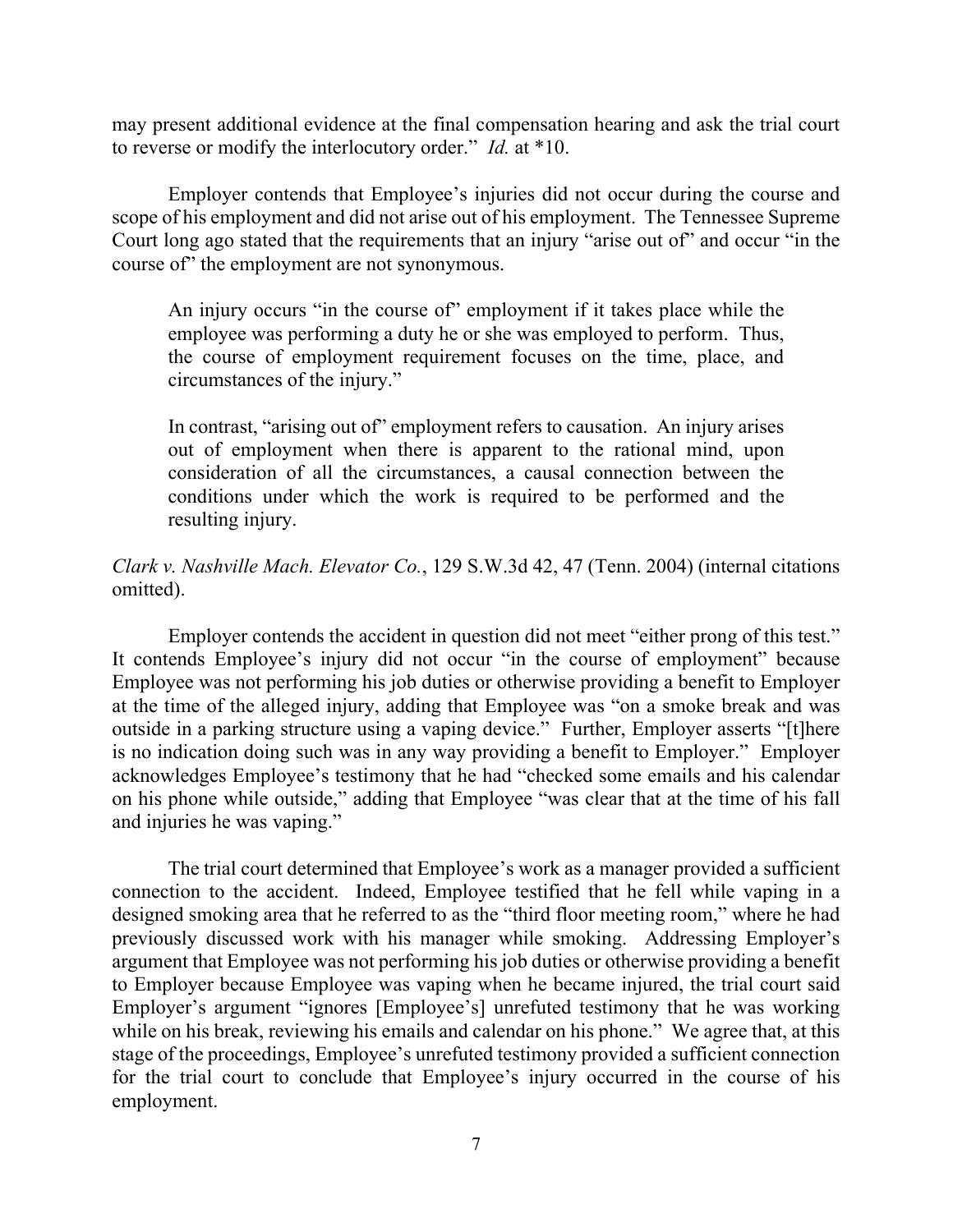Addressing the requirement that an injury "arise out of" the employment, Employer cites cases holding that "[t]he mere presence of the employee at the place of injury because of the employment is not sufficient, as the injury must result from a danger or hazard peculiar to the work or be caused by a risk inherent in the nature of the work." Further, Employer notes that the phrase "'arising out of' requires that a causal connection exist between the employment conditions and the resulting injury." Without specifically addressing a causal connection between the conditions of the employment and Employee's injuries, the trial court stated that "Tennessee has long recognized the 'personal comfort doctrine,' which generally brings injuries suffered by employees while on authorized breaks, including smoke breaks, within the umbrella of compensable injuries." Employer notes in its brief that there are several cases "where injuries have been held to be in the course and scope of employment while the employee was on a break or going for a smoke" but insists there is a distinction in this case in that "[i]t was the actual act of inhaling that started the chain of events that led to Employee's injuries," whereas cases relying on the "personal comfort doctrine" relate to the smoking being incidental to the event. According to Employer, "[t]he smoking in the case at bar was not incidental to the event – it was the start of the event."

Employer presents this argument in the context of the "course and scope" requirement for a compensable injury. However, the "personal comfort doctrine" may involve a mixed question including both the "arising out of" requirement as well as the "course of" requirement. *See* 2 Larson's Workers' Compensation Law § 21.01. As stated by Larson, "[e]mployees who, within the time and space limits of their employment, engage in acts which minister to personal comfort do not thereby leave the course of employment, unless the extent of the departure is so great that an intent to abandon the job temporarily may be inferred, or unless, in some jurisdictions, the method chosen is so unusual and unreasonable that the conduct cannot be considered an incident of the employment. *Id.* at 21.syn. Discussing incidental acts such as eating, drinking, *smoking*, and other acts in the context of workers whose hours and premises of work are somewhat definite, as in this case, Larson says that, in addition to what activities rightly belong in the personal comfort group of activities, a second "mixed question" concerns whether the manner of seeking personal comfort may disqualify the activity if the method chosen is unreasonably dangerous or unconventional. *Id.* at § 21.01 (emphasis added). Addressing smoking, Larson says that "practically all cases hold that smoking does not constitute a departure from the employment." *Id.* at § 21.04.

Although not described as the "personal comfort doctrine" or "personal comfort activities," the Tennessee Supreme Court recognized, only two years after the enactment of Tennessee's original workers' compensation legislation, that there are personal activities in which a worker may engage that are incidental to the work and which may pose dangers that result in injuries that are accidents that *arise out of* the employment. In *Tennessee Chemical Co. v. Smith*, 238 S.W. 97 (Tenn. 1921), the Court quoted with approval the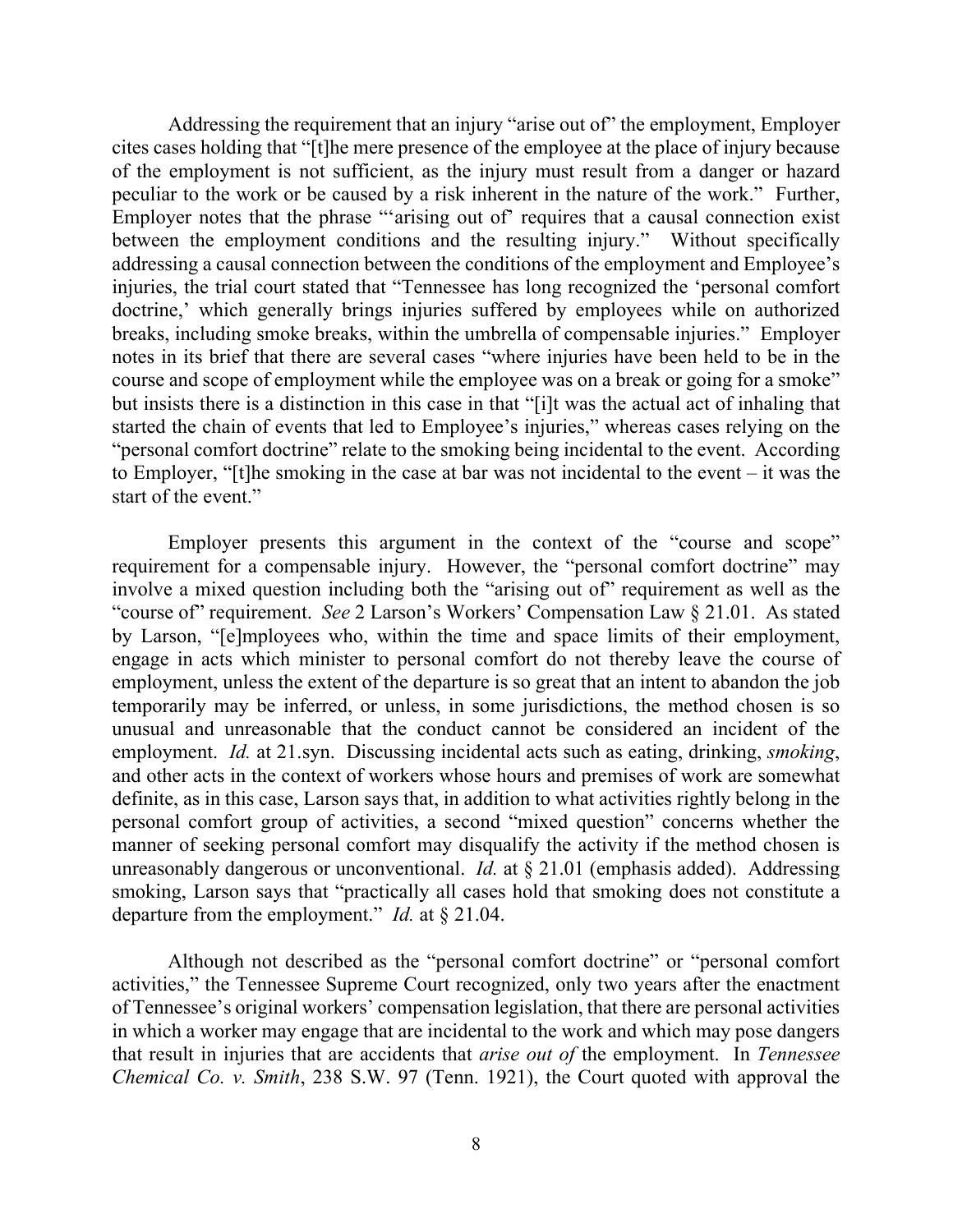following from a California case in which a worker was injured when he accidently ignited a bandage on his hand while lighting a cigarette:

Such acts as are necessary to the life, comfort, and convenience of the servant while at work, though strictly personal to himself, and not acts of service, are incidental to the service, and *injury sustained in the performance thereof is deemed to have arisen out of the employment*. A man must breathe and occasionally drink water while at work. In these and other conceivable instances he ministers unto himself, but in a remote sense these acts contribute to the furtherance of his work. . . . That such acts will be done in the course of employment is necessarily contemplated, and they are inevitable incidents. Such dangers as attend them, therefore, are incident dangers. At the same time injuries occasioned by them are accidents resulting from the employment.

### *Id.* at 99 (emphasis added).

Almost 30 years ago, the Tennessee Supreme Court noted Larson's treatment of "personal comfort activities" and concluded "[t]hese activities are generally found to be sufficiently related to employment to be in the course of employment." *Carter v. Volunteer Apparel, Inc.*, 833 S.W.2d 492, 495 (Tenn. 1992). In *Carter*, the employer argued that the employee was doing nothing to benefit the employer and that the break area where the employee was injured was being provided by the employer for the employee's own personal convenience. The Court thought it significant that the employer provided a break area for its employees and acquiesced in employee's taking pre-work breaks. Noting that the Workers' Compensation Act did not expressly require that an employee must have been benefitting the employer at the time of the injury, the Court said the Act "merely states that the injury must be one 'arising out of and in the course of employment.'" *Id.* at 496. We are mindful that the statute in question was amended by the 2013 Reform Act to provide that an "injury" means one "arising *primarily* out of and in the course *and scope* of employment." Tenn. Code Ann. § 50-6-102(14). Nonetheless, the statute does not require that an employee must have been benefitting an employer at the time of the injury.

An accidental injury arises out of the employment "when there is apparent to the rational mind, upon consideration of all the circumstances, a causal connection between the conditions under which the work is required to be performed and the resulting injury." *Phillips v. A&H Const. Co.*, 134 S.W.3d 145, 150 (Tenn. 2004). The phrase "causal connection" means "cause in the sense the accident had its origin in the hazards to which the employment exposed the employee while doing [the] work." *Id.* The determination of whether an injury arises out of a worker's employment is a question of fact. *Id.* at 149. As noted more than 40 years ago by the Tennessee Supreme Court, "[i]t is difficult, perhaps impossible, to compose a formula which will clearly define the line between accidents and injuries which arise out of and in the course of employment to those which do not; hence,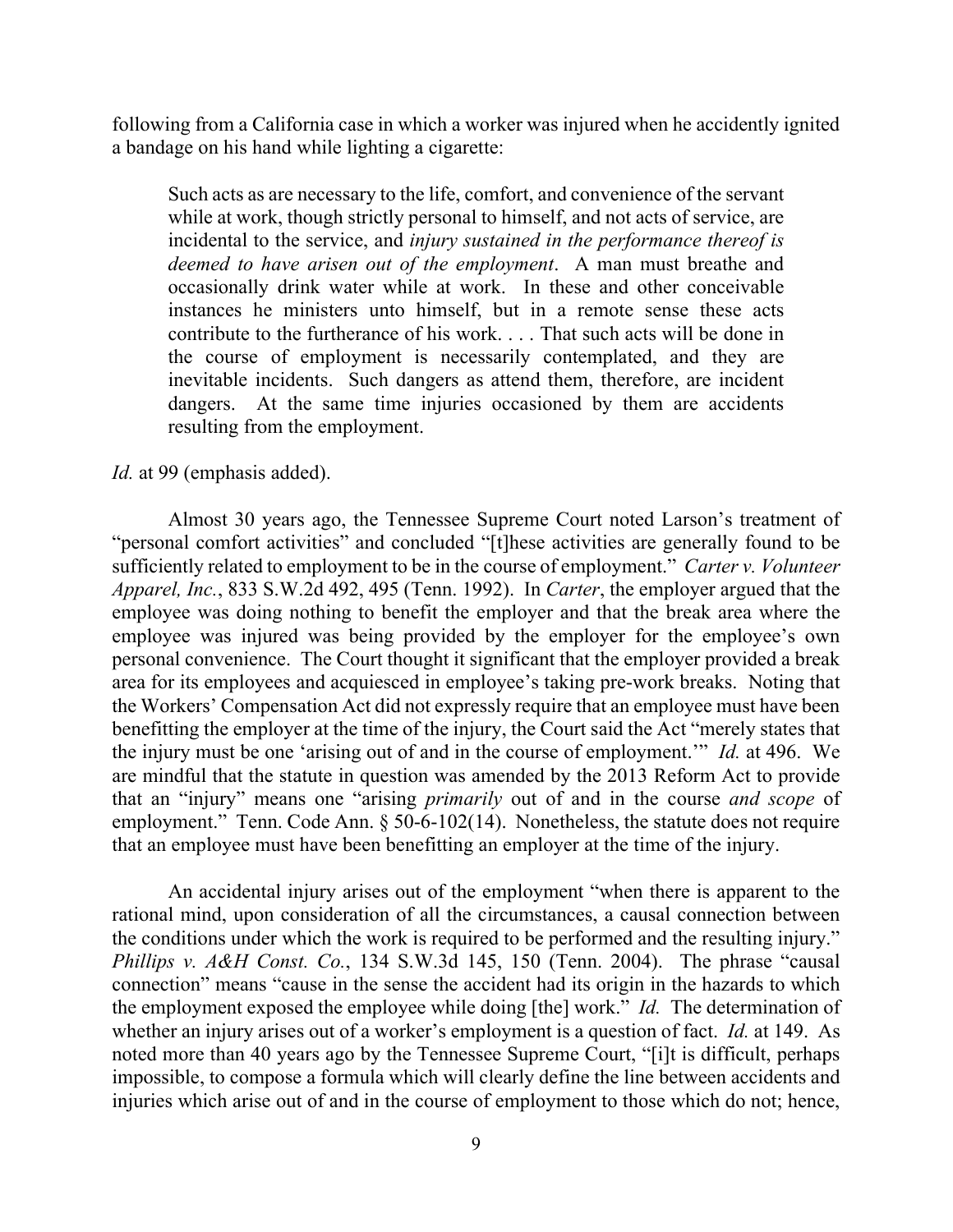in determining whether an accident arose out of and in the course of the employment, each case must be decided with respect to its own attendant circumstances and not by resort to some formula." *Bell v. Kelso Oil Co.*, 597 S.W.2d 731, 734 (Tenn. 1980).

Here, Employee's testimony was unrefuted. In addition to testifying that he was reviewing his emails and calendar on his phone when he "used a vape and inhaled and wound up coughing to the point where [he] passed out," he testified his manager and he used the designated smoking area, dubbed "the third-floor meeting room," to have "private meetings out there away from the client." He said there were no tables, no "formal" seating area, and no chairs. He described the wall from which he fell as "a natural place to sit [and,] [i]n fact, it was the only [place to sit] as there [were] no chairs provided by [Employer] despite the regular use of this area for breaks." Furthermore, Employee testified that "[e]mployees, including [his] manager who was a smoker, routinely sat on the wall while using this area for a smoking break or for meetings." Against these unrefuted facts, we conclude the preponderance of the evidence supports the trial court's determination of a sufficient connection between Employee's injuries and his employment to establish he would likely prevail at a hearing on the merits.<sup>[1](#page-9-0)</sup>

## *Whether the Trial Court Erred in Failing to Award Medical Benefits for Employee's Initial Treatment*

Employee contends the trial court erred in failing to order Employer to pay the medical bills the parties jointly submitted to the court prior to its decision on the record. The trial court acknowledged that the parties stipulated the medical bills to be "true, accurate and admissible in accordance with [applicable regulations] and the Tennessee Rules of Evidence." However, the trial court concluded the stipulation did not meet the requirements for the court to order Employer to pay the bills because there was no proof the bills were reasonable, necessary, or causally related to the work incident. Employee maintains the burden fell to Employer to prove that the bills were not reasonable or necessary, insisting that, because Employer declined to provide medical benefits, "[o]nce

<span id="page-9-0"></span><sup>1</sup> In our colleague's dissent, he finds the addition in the 2013 Reform Act of the term "primarily" to the "arising out of" component in Tennessee Code Annotated section 50-6-102(14)(B) to be "highly pertinent" to his analysis, noting his conclusion, expressed in a prior dissent, that this "tightened, not loosened, the causation component." We note that section  $50-6-102(14)(B)$  provides that an injury "arises primarily out of and in the course and scope of employment' *only* if . . . the employment contributed more than fifty percent (50%) in causing the injury, considering all causes." (Emphasis added.) Further, subsection 50-6- 104(14)(C) provides that an injury "*causes* death, disablement or the need for medical treatment *only* if it has been shown to a *reasonable degree of medical certainty* that it contributed more than fifty percent (50%) . . . , considering all causes." (Emphases added.) Thus, these subsections appear to require medical proof to establish that an injury "arises primarily out of and in the course and scope of the employment, considering all causes." The Appeals Board has not previously addressed whether the "primarily" component in these subsections applies to non-medical causation issues, and this decision does not address that issue.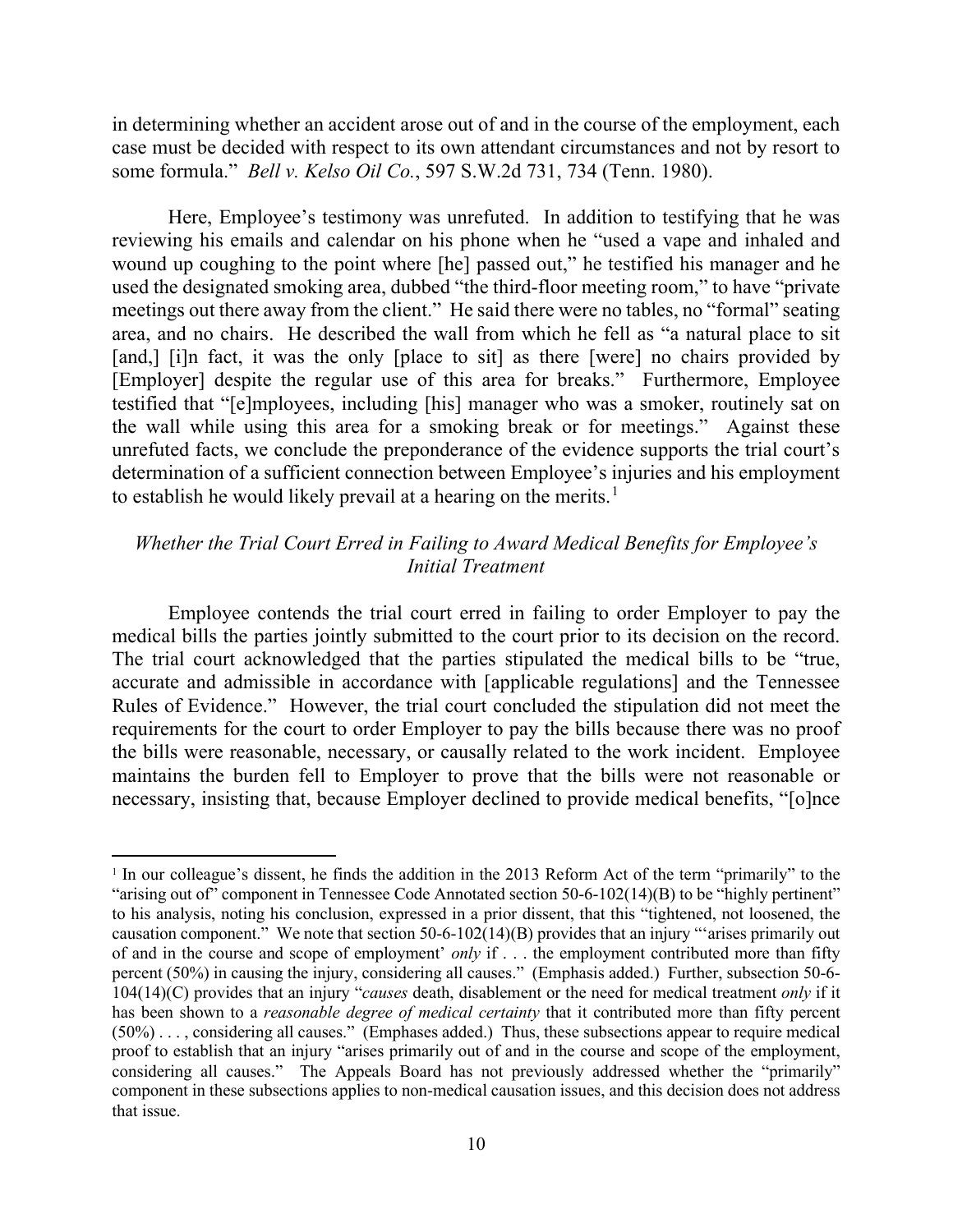the trial court found the injury compensable, the burden shifted to Employer to prove that the bills submitted were not reasonable or necessary."

The flaw in Employee's argument rests in his assertion that the trial court found the injury to be compensable. It did not. Rather, the trial court determined Employee "is likely to prevail at a hearing on the merits that he suffered an injury arising primarily out of and in the course and scope of employment, which was not idiopathic in nature." We find no error in the trial court's refusal to order Employer to pay the bills in question in its decision on the record.

### **Conclusion**

For the foregoing reasons, we affirm the trial court's September 10, 2021 expedited hearing order and remand the case. Costs on appeal are taxed to Employer.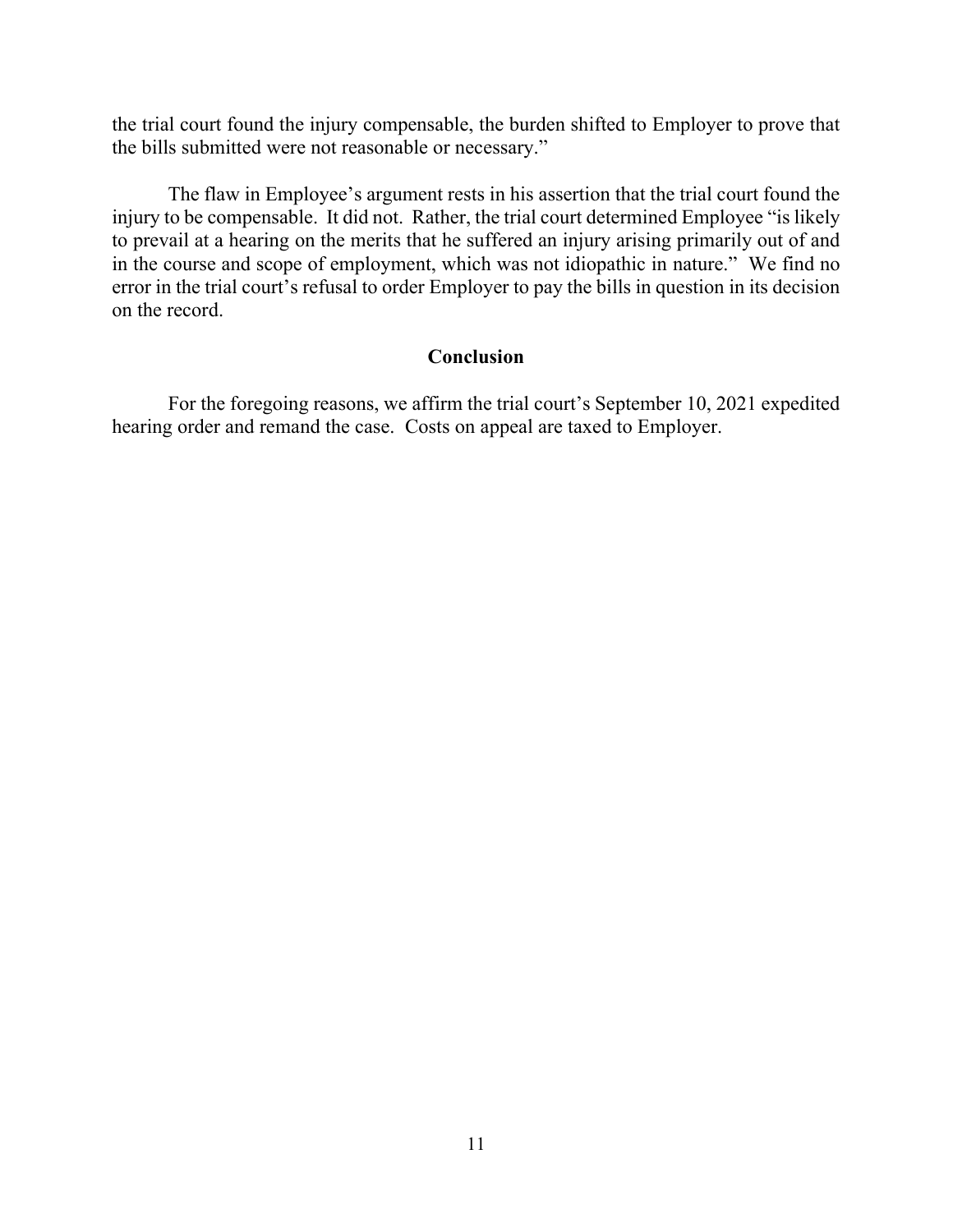

## **TENNESSEE BUREAU OF WORKERS' COMPENSATION WORKERS' COMPENSATION APPEALS BOARD**

| James McGauvran                                                                                    |                           | Docket No. 2020-06-0558 |
|----------------------------------------------------------------------------------------------------|---------------------------|-------------------------|
| V.                                                                                                 | State File No. 32368-2019 |                         |
| ATOS Syntel, Inc., et al.                                                                          |                           |                         |
| Appeal from the Court of Workers'<br><b>Compensation Claims</b><br>Kenneth M. Switzer, Chief Judge |                           |                         |

# **Opinion Concurring in Part and Dissenting in Part**

Conner, J., concurring in part and dissenting in part.

This case requires us to consider the outer limits of the phrase "arising primarily out of" employment. With respect to the issue of the trial court's declining to order Employer to pay certain medical bills, I concur with the majority opinion. However, as I did in my dissent in *Harris v. Nashville Center for Rehabilitation and Healing*, No. 2019-06-1008, 2021 TN Wrk. Comp. App. Bd. LEXIS 9 (Tenn. Workers' Comp. App. Bd. Jan. 28, 2021), I conclude Employee did not come forward with sufficient evidence to show he is likely to prevail at trial in proving his injury arose primarily out of his employment. I therefore dissent with respect to that portion of the majority opinion.

In *Harris*, I reviewed Tennessee precedent in which appellate courts addressed the "arising out of" component:

[A]s recently as 2019, and on multiple occasions since 2007, Tennessee courts, including our Supreme Court, have reiterated what I believe to be the general rule in Tennessee: in order for an injury to arise primarily out of the employment, the employee must show a "danger or hazard peculiar to the work," or the injury must have been caused by a "risk inherent in the nature of the work."

*Id.* at \* 22-23 (Conner, J. dissenting). Thus, in my view, at an interlocutory stage of the case, an employee must come forward with sufficient evidence to show he or she is likely to prevail at trial in proving that the injury was caused by a danger or hazard peculiar to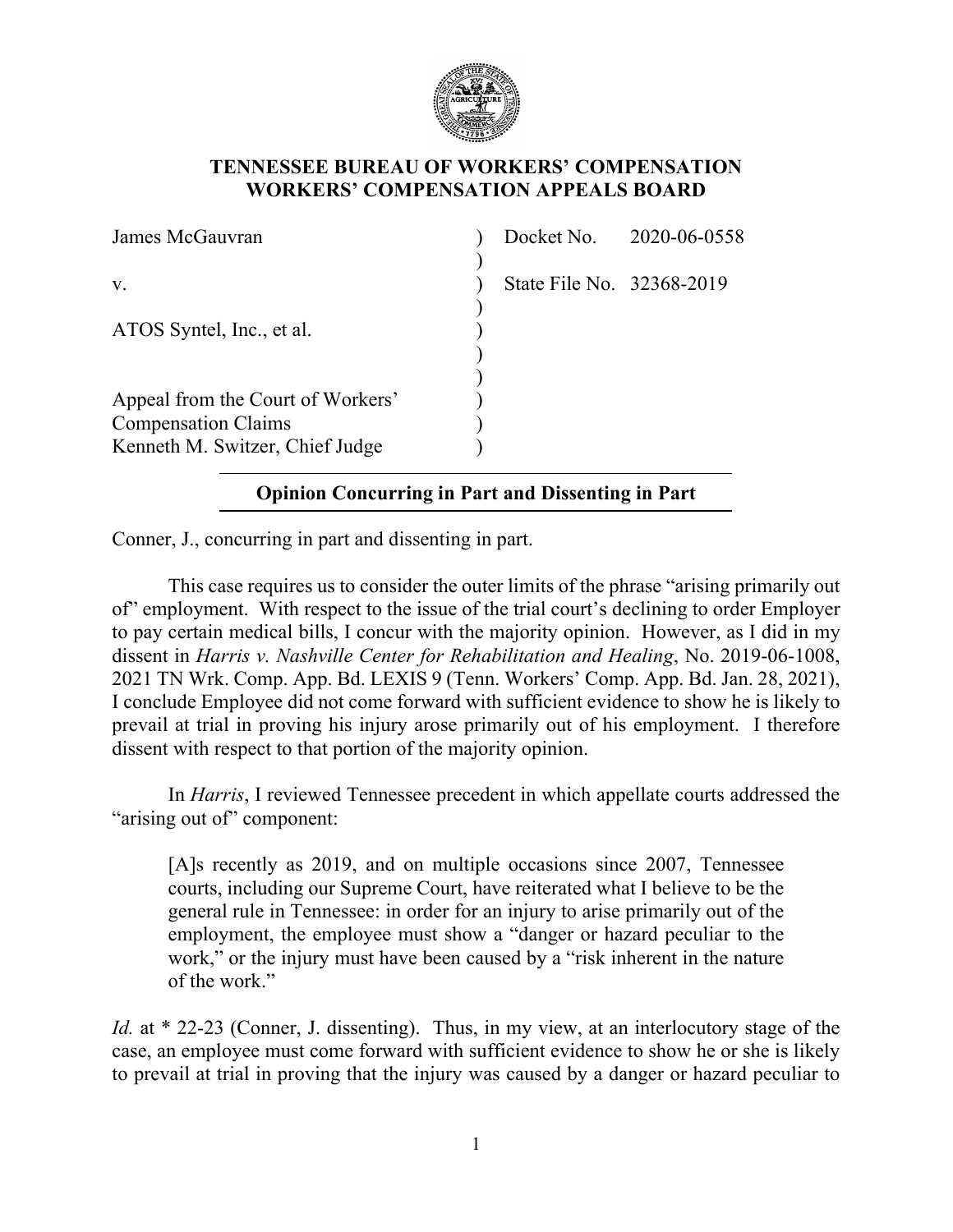the work or a risk inherent in the nature of the work. *See* Tenn. Code Ann. § 50-6-  $239(d)(1)$ . I conclude Employee has not met this burden at this stage of the case.

Both the trial court and my colleagues conclude this case falls squarely within the "personal comfort" doctrine. I conclude this case is beyond the reach of that doctrine based on the evidence presented to date. In *Jones v. Sonoco Products, Inc.*, No. 9, 1992 Tenn. LEXIS 144 (Tenn. Feb. 24, 1992), the Tennessee Supreme Court, in an unpublished opinion, considered whether the widow of an employee who died of asphyxiation due to chewing a piece of gum at work could recover death benefits.<sup>[1](#page-12-0)</sup> In concluding the widow had not established that the employee's death arose out of his employment, the Court explained as follows:

To be compensable, an injury must have some causal relationship to the employee's work. It is not within the workers' compensation law if the injury was only coincidental, or contemporaneous, or collateral to the employment. The mere presence at the place of injury because of employment will not result in the injury being considered as arising out of employment.

*Id.* at  $*6$ . The court then concluded:

In the present case we find that no such relationship exists between the duties required by [the employee's] employment and his swallowing of the gum which resulted in his subsequent accidental death. In other words, *the chewing of the gum was not a risk incident to [the employee's] employment*. To hold otherwise would expose the employer to risks not intended by the broad scope of the Workers' Compensation Act.

*Id.* at \*7-8 (emphasis added).

In *Connor v. Chester County Sportswear Co.*, No. W2001-02114-WC-R3-CV, 2002 Tenn. LEXIS 448 (Tenn. Workers' Comp. Panel Oct. 18, 2002), an employee sought workers' compensation benefits when she twisted her knee while standing from a toilet in the restroom at work. The trial court had awarded benefits, concluding that using the restroom at work was a "personal comfort" activity, which is "generally regarded as compensable." *Id.* at \*3. On appeal, however, the Supreme Court's Special Workers' Compensation Appeals Panel reversed, explaining its rationale as follows:

[W]e find that Claimant's injury did not "arise out of" her employment. Upon a consideration of all the circumstances, there was not a causal

<span id="page-12-0"></span><sup>&</sup>lt;sup>1</sup> I acknowledge that, because it was designated as "not for publication," the *Jones* opinion is not controlling authority. However, I conclude the Court's rationale and holding in *Jones* is persuasive authority, *see* Tenn. Sup. Ct. R. 4(G), and is particularly apt to the analysis of this case.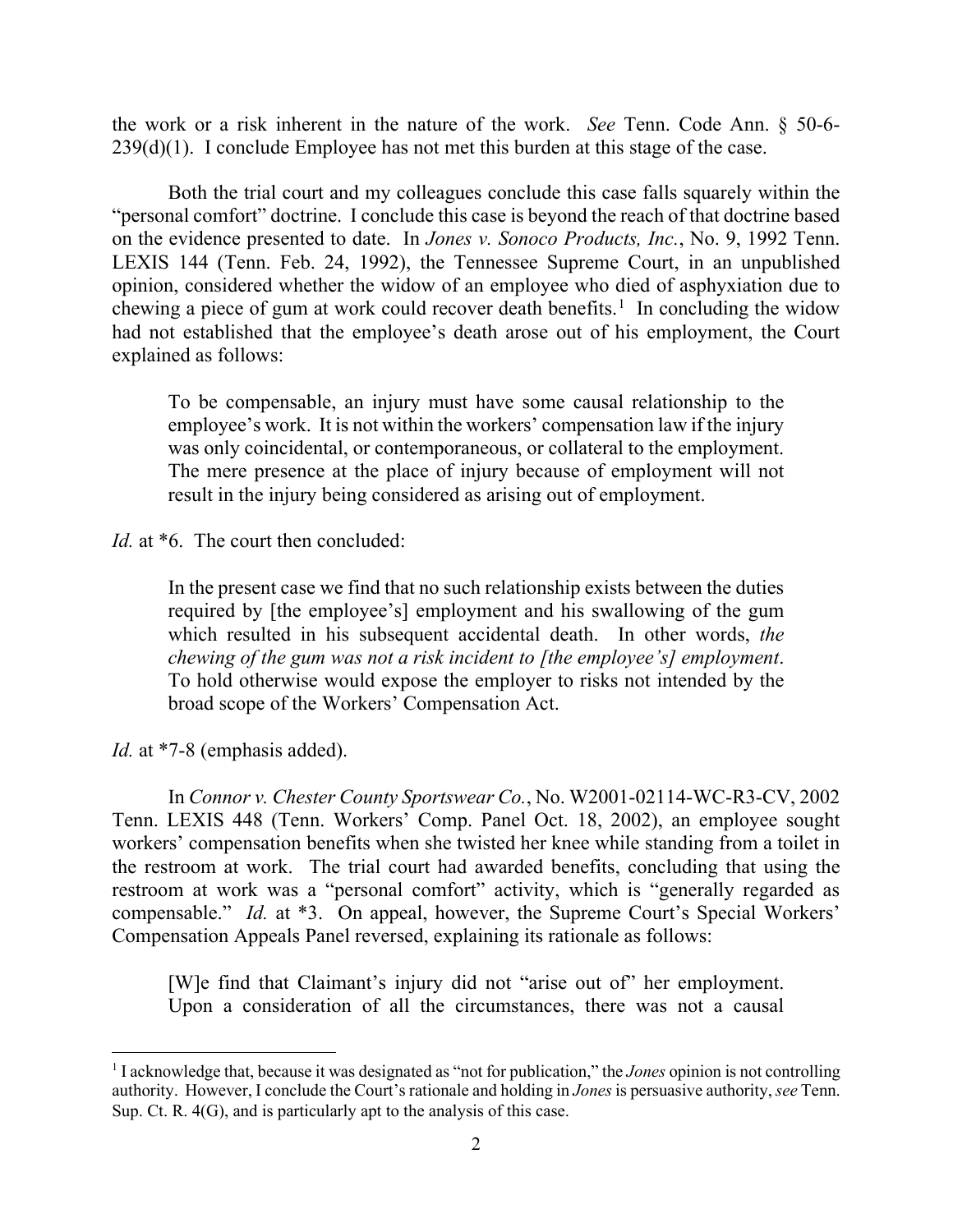connection between the conditions under which the work is required to be performed by [the employee] and the resulting injury. The mere presence of the employee at the place of injury because of the employment is not sufficient. Claimant could have twisted to pull up her pants and flush the commode at any restroom location. The injury has no rational connection to her work duties. *The injury did not result from a danger or hazard peculiar to the work or . . . a risk inherent in the nature of the work*.

*Id.* at  $*7-8$  (emphasis added).<sup>[2](#page-13-0)</sup> Thus, in my opinion, it is not enough that Employee show his vaping occurred in an area of the parking garage where employees regularly congregated. He must also show that his vaping has a "rational connection" to his work duties and that his accident and injuries were caused by a "danger or hazard peculiar to the work" or a "risk inherent in the nature of the work."

Moreover, I find it highly pertinent to this analysis that, for incidents occurring on or after July 1, 2014, an injured employee has the burden of proving that the work injury arose *primarily* out of the employment, meaning that "the employment contributed more than fifty percent (50%) in causing the injury, considering all causes." Tenn. Code Ann. § 50-6-102(14)(B) (2014). As I explained in my dissent in *Harris*, "because the Reform Act added the word 'primarily' to the 'arising out of' requirement, I conclude the Act tightened, not loosened, the causation component." *Harris*, 2021 TN Wrk. Comp. App. Bd. LEXIS 9, at \*23 (Conner, J., dissenting). In addition, for injuries occurring after July 1, 2014, we are no longer to resolve any reasonable doubt as to causation in favor of the employee. *Id.* at \*23-24 (Conner, J., dissenting).

In the present case, the evidence presented to date indicates Employee "used a [vaping device] and inhaled and wound up coughing to the point where [he] passed out." Just as the Supreme Court concluded in *Jones* with respect to the chewing of gum, I conclude the use of a vaping device was not a risk incident to the employment and had no rational connection to his work duties. Moreover, just as the Appeals Panel noted in *Connor*, I conclude Employee could have chosen to use a vaping device anywhere, and his mere presence at the place of employment is not enough to establish the requisite causal connection. Finally, according to Employee's own statements, he does not assert that his "multitasking" or his checking of emails on his phone caused or contributed to him passing out and falling. Instead, he admits it was his use of the vaping device that caused him to pass out and fall. In my opinion, the evidence presented to date indicates that Employee's accident and injuries were more than fifty percent caused by a non-work-related activity and, thus, did not arise *primarily* from any employment activity. I therefore respectfully dissent.

<span id="page-13-0"></span><sup>&</sup>lt;sup>2</sup> The Appeals Panel's findings of fact and conclusions of law were "adopted and affirmed" by the Tennessee Supreme Court. *See Connor v. Chester Cty. Sportswear Co.*, No. W2002-02114-WC-R3-CV, 2002 Tenn. LEXIS 447 (Tenn. Oct. 18, 2002).